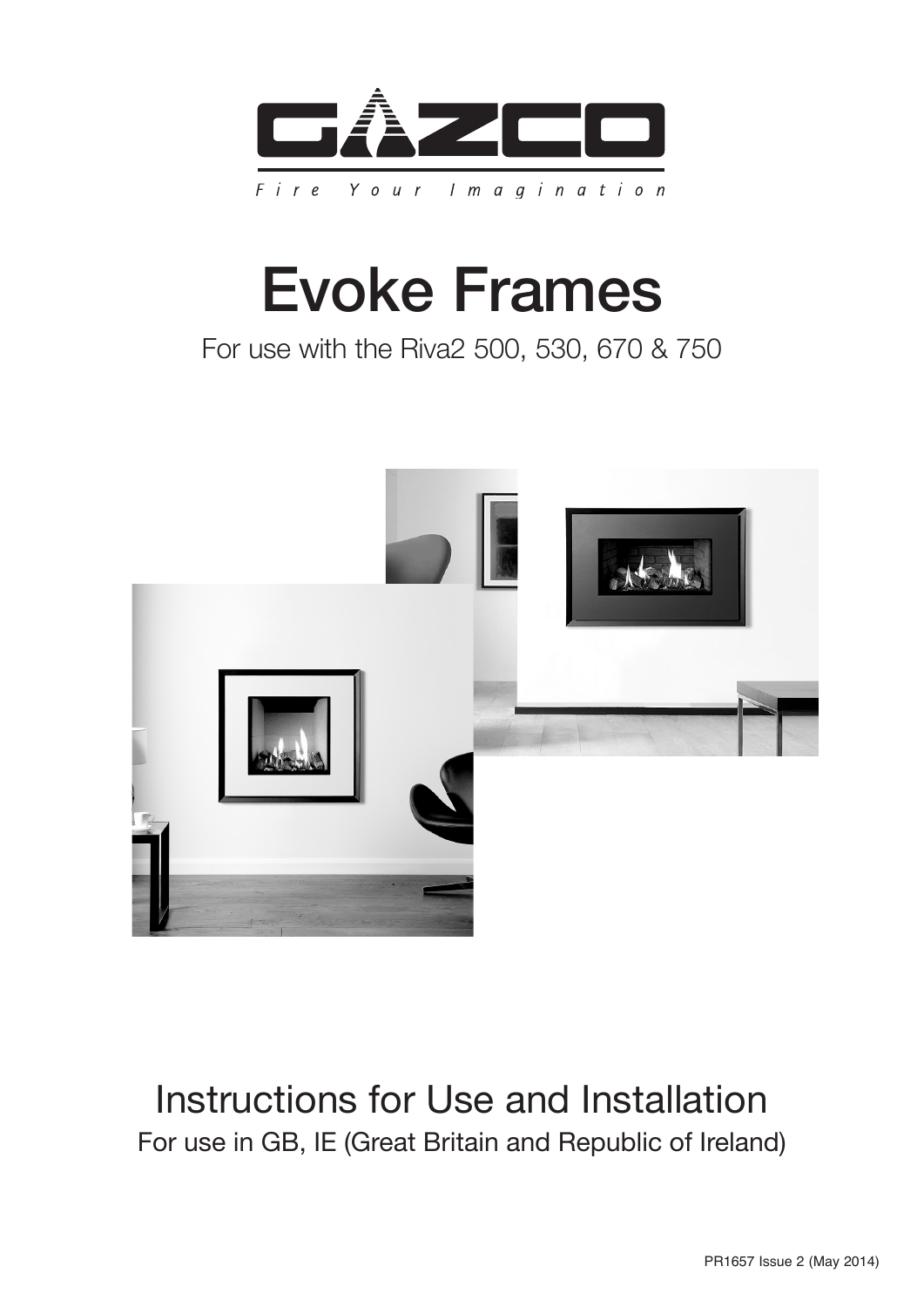

## Installation Instructions

**Covering frame model numbers:** 

| <b>Finish - Black Glass</b>    | <b>Glass Frame Colour</b>         |                              |                     |                        |              |  |  |  |
|--------------------------------|-----------------------------------|------------------------------|---------------------|------------------------|--------------|--|--|--|
|                                | Graphite                          | <b>Metallic Blue</b>         | <b>Metallic Red</b> | <b>Metallic Bronze</b> | <b>Ivory</b> |  |  |  |
| <b>Riva2 500</b>               | 934-366                           |                              | 934-366RD           | 934-366BZ              | 934-366IV    |  |  |  |
| <b>Riva2 530</b>               | 934-417                           | 934-417BL                    | 934-417RD           | 934-417BZ              | 934-417IV    |  |  |  |
| <b>Riva2 670</b>               | 934-529                           | 934-529BL                    | 934-529RD           | 934-529BZ              | 934-529IV    |  |  |  |
| <b>Riva2 750</b>               | 934-245                           |                              | 934-245RD           | 934-245BZ              | 934-245IV    |  |  |  |
|                                | <b>Glass Frame Colour</b>         |                              |                     |                        |              |  |  |  |
| <b>Finish - White Glass</b>    | Graphite                          | <b>Metallic Blue</b>         | <b>Metallic Red</b> | <b>Metallic Bronze</b> | <b>Ivory</b> |  |  |  |
| <b>Riva2 500</b>               | 934-397                           |                              | 934-397RD           | 934-397BZ              | 934-397IV    |  |  |  |
| <b>Riva2 530</b>               | 934-476                           | 934-476BL                    | 934-476RD           | 934-476BZ              | 934-476IV    |  |  |  |
| <b>Riva2 670</b>               | 934-558                           | 934-558BL                    | 934-558RD           | 934-558BZ              | 934-558IV    |  |  |  |
| <b>Riva2 750</b>               | 934-264                           |                              | 934-264RD           | 934-264BZ              | 934-264IV    |  |  |  |
|                                | <b>Steel Finish</b>               |                              |                     |                        |              |  |  |  |
| <b>Frame Colour - Graphite</b> | Graphite                          | <b>Metallic Blue</b>         | <b>Metallic Red</b> | <b>Metallic Bronze</b> | <b>Ivory</b> |  |  |  |
| <b>Riva2 500</b>               | 934-330<br>934-330RD<br>934-330BZ |                              | 934-330IV           |                        |              |  |  |  |
| <b>Riva2 530</b>               | 934-595                           | 934-595BL                    | 934-595RD           | 934-595BZ              | 934-595IV    |  |  |  |
| <b>Riva2 670</b>               | 934-601<br>934-601BL<br>934-601RD |                              |                     | 934-601BZ              | 934-601IV    |  |  |  |
| <b>Riva2 750</b>               | 934-281                           | $\qquad \qquad \blacksquare$ | 934-281RD           | 934-281BZ              | 934-281IV    |  |  |  |

#### 1. General

- 1.1 These instructions are supplementary to, and must be read in conjunction with the instructions supplied with the appliance. Read both thoroughly before installation.
- 1.2 Fitting of this decorative front should be carried out after the appliance has been installed and commissioning tests completed.





| All Ulliersions in Thill |  |  |
|--------------------------|--|--|
|                          |  |  |

| <b>Model</b>     | A    | в    |      |     |     |     | G   | н     |    | J  | N    |
|------------------|------|------|------|-----|-----|-----|-----|-------|----|----|------|
| <b>Riva2 500</b> | 869  | 797  | 710  | 638 | 166 | 378 | 537 | 166   | 36 | 36 | 39.7 |
| <b>Riva2 530</b> | 795  | 723  | 752  | 680 | 153 | 446 | 464 | 165.5 | 36 | 36 | 39.7 |
| <b>Riva2 670</b> | 920  | 848  | 622  | 550 | 162 | 298 | 589 | 165.5 | 36 | 36 | 39.7 |
| <b>Riva2 750</b> | 1117 | 1045 | 1035 | 963 | 166 | 703 | 785 | 166   | 36 | 36 | 39.7 |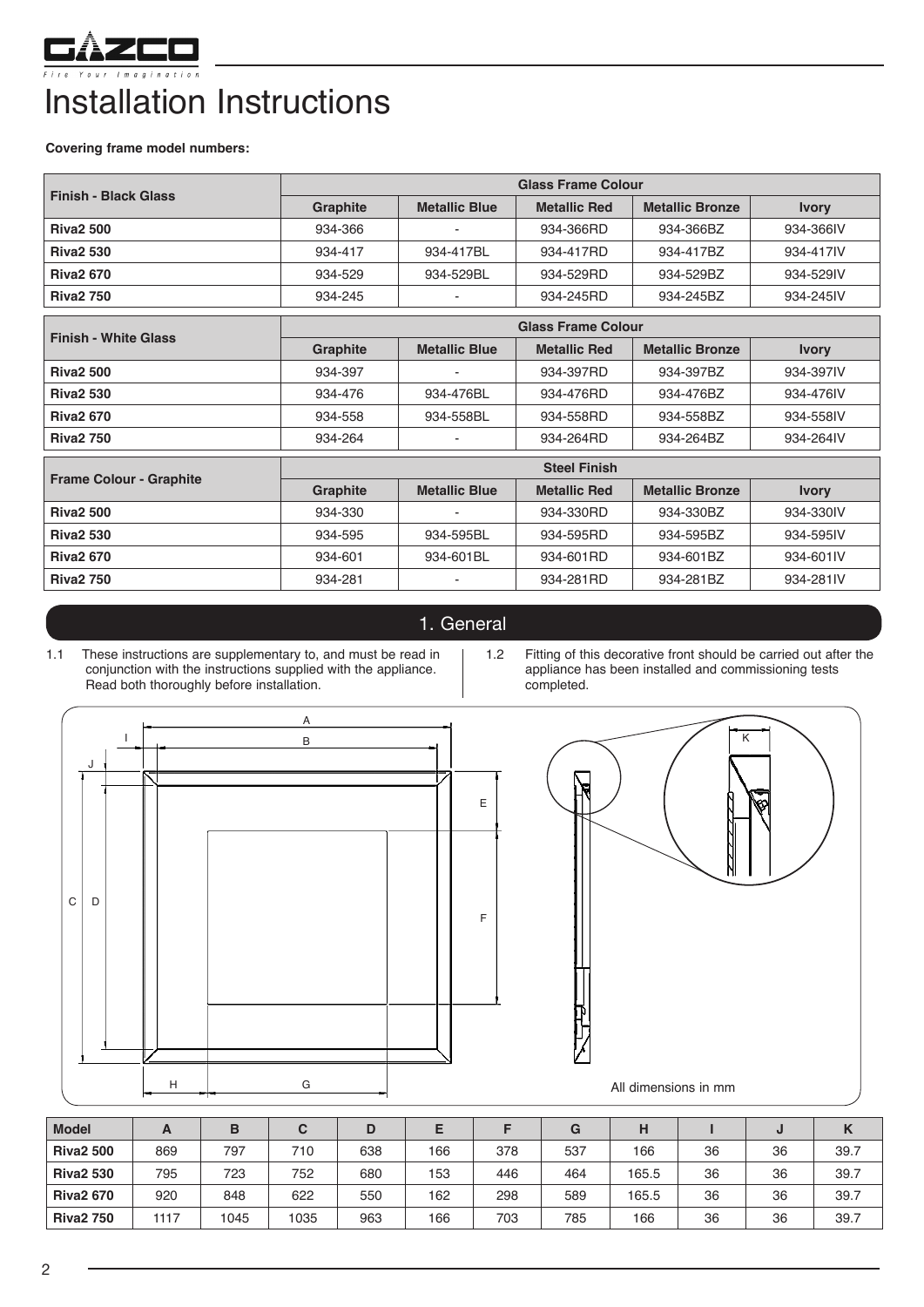

### Installation Instructions

#### 2. Fitting the Sub-Frame

#### Riva2 500 & 750 models

- 2.1 Complete the installation of the Riva2 500 or 750 by following the installation instructions supplied with the appliance.
- 2.2 Slide the sub-frame over the flange on the front of the appliance. Ensure the sub-frame is resting centrally and mark the location of the fixing holes, see Diagram 1.



- 2.3 Remove the sub-frame and drill the fixing holes (making sure the debris does not fall into the firebox) and push the wall plugs into the holes.
- 2.4. Secure the sub-frame to the wall with the screws supplied, see Diagram 2.



#### 530 & 670 Models

- 2.5 Complete the installation of the Riva2 530 or 670 by following the installation instructions supplied with the appliance.
- 2.6 Locate the wall mounting bracket so that the tabs locate in the lugs on the top flange and the bracket rests against the top edge of the top flange. Ensure the bracket is resting centrally and mark the location of the fixing holes, see Diagram 1.



- 2.7 Remove the mounting bracket and drill the fixing holes (making sure the debris does not fall into the firebox) and push the wall plugs into the holes.
- 2.8 Secure the bracket to the wall with the screws supplied, see Diagram 2.